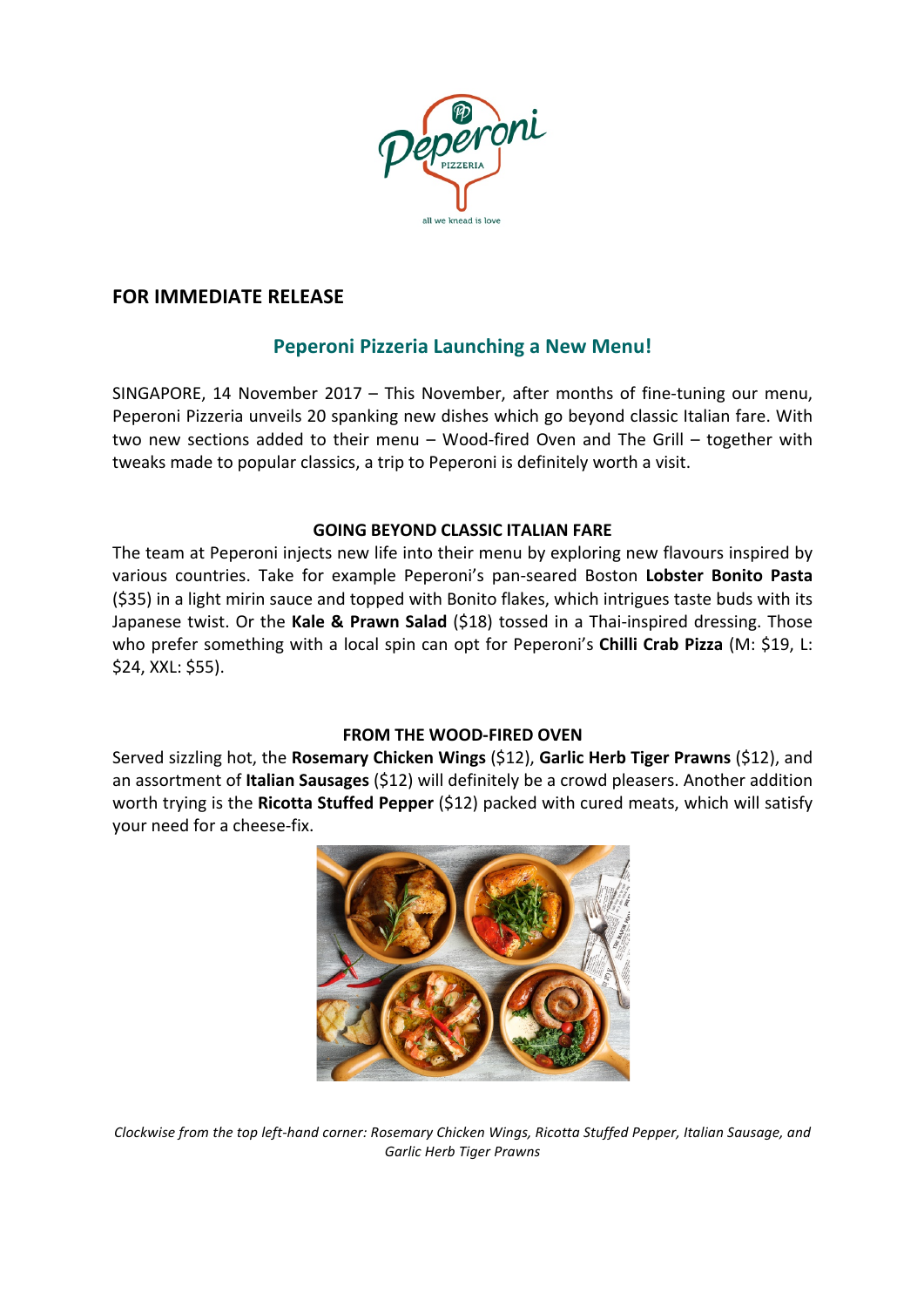#### **EXPANDED SELECTION OF SALADS**

Peperoni has six power packed salads to satisfy your cravings. Try their **Spinach and Melon Salad** (\$16) served with a medley of seared watermelon, feta cheese, pine nuts, and a raspberry vinaigrette for a boost in muscle power like Popeye. The team also injects a twist to popular favourites such as **Peperoni Burrata** (\$24) which leaves refreshing notes of honey and fresh fruits on your palate, while also complimenting the side of crispy parma ham chips.

#### **A HEARTY VARIETY OF MAINS**

For those who prefer something a little heartier, Peperoni's four new mains - **Baked Seafood Misto** (\$34), **Roasted Chicken** (\$22), **Braised Beef Short Rib** (\$32) and **Oven Baked Baby Back Ribs** (\$28) – will not leave you feeling peckish.



From Left to Right: Baked Seafood Misto, Roasted Chicken, and Braised Beef Short Rib

## **THIRST-QUENCHING HOUSE SPECIALS**

To beat the scorching heat outside, make sure to pick up a cool glass of Peperoni's new House Specials at only \$6 and \$5 during our Happy Hour (5pm to 7pm). Featuring our **Pepe Cherry Sparkler** (berry soda with fresh cherry tomatoes) and **Summer Thyme Sparkler** (Green apple and bitter orange soda, with fresh thyme), nothing tastes better on a summery day than their thirst-quenching beverages.



*From Left to Right: Summer Thyme Sparkler and Pepe Cherry Sparkler*